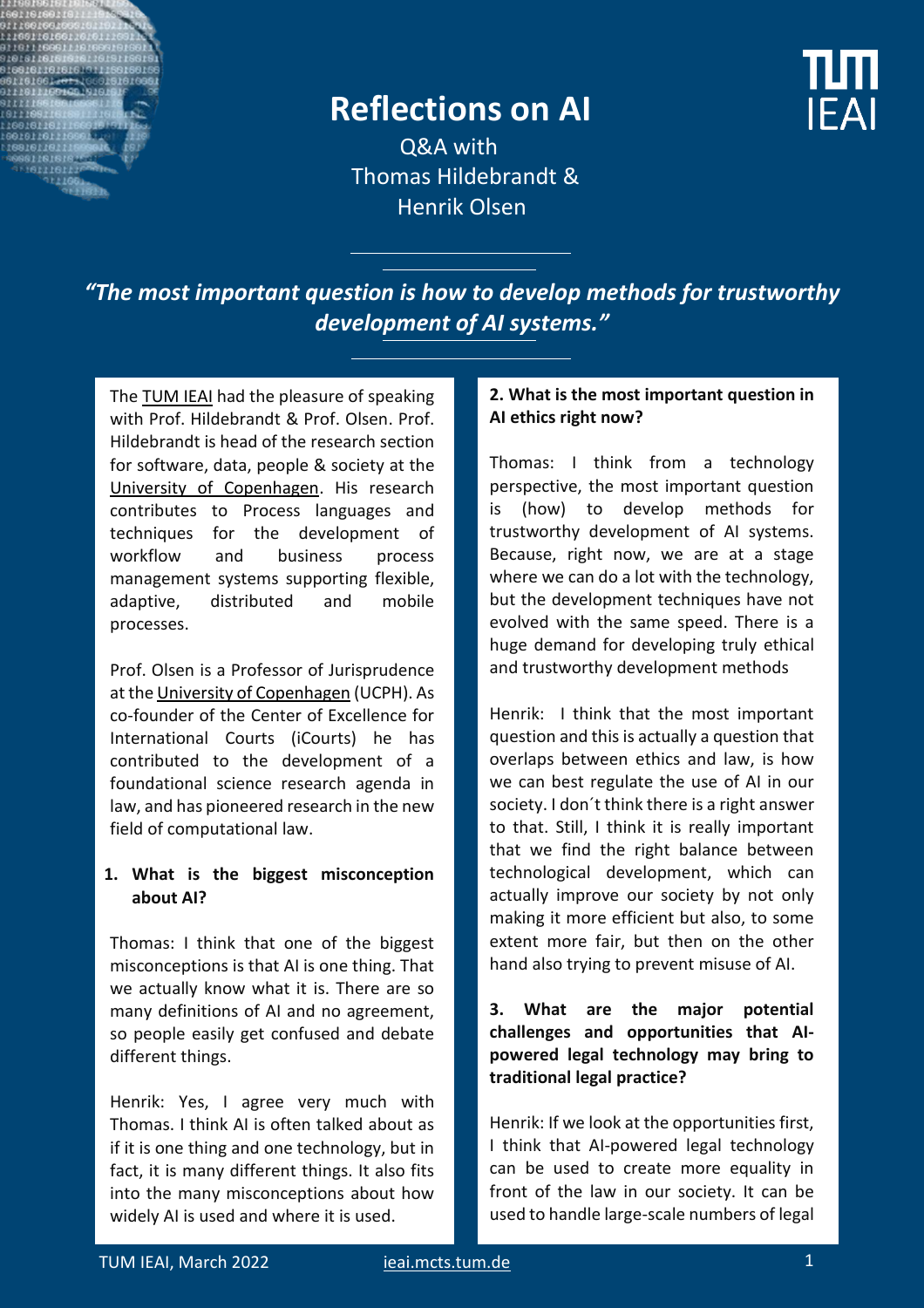# **IEAI**

cases in a more similar manner and thereby bringing about more justice in our society. I think the biggest challenge is that these technologies can also introduce new and ethically negative or bad results in terms of various biases and in terms of not allowing sufficient flexibility in terms of the law. It´s a balancing act.

Thomas: From the technological side, I will support this and say that right now we have a great opportunity in making more machine-readable and machineexecutable legislation …, thereby creating more equal access to what does law say and what are our rights and application. But of course, on the challenge side, if you have unequal access to this new technology, you can also create a technology race. So, some people have a better weapon in legal questions than others. We have a challenge there in making equal access. Then, of course, if people start using immature technologies, then we have the problems of biased algorithms or biased models that could be used wrongly.

# **4. How much can or should lawyers rely on AI technology?**

Henrik: I would say presently not very much. I think the technology in this field is still somewhat immature and I think lawyers also really don´t use AI technology that much…, at least not for legal work, but it is more for administrative tasks. How much should lawyers rely on AI technology? That depends really much on what kind of lawyers and what kind of context. Suppose you talk about the lawyers who work in public administration, where they have perhaps to deal with many cases that are repetitive and similar. In that case, I think there would be great advantages to relying on AI technology. On

the other hand, if you have a really wide portfolio of legal cases that you handle… and where there are also bigger issues at stake, such as human rights and so on, you should be more careful about using this technology.

Thomas: We are right now at the huge potential time of AI and right now the understanding and the maturity of the technology is not ready for actually using it on a big scale. But, there are areas where, if you can easily check that the outcome of an algorithm makes sense or not, for searching or otherwise simple tasks, then you can already start using it. If it is in complex problem areas, where you can´t decide whether this is a sensible outcome or not, where you really have to trust the AI model, then the technology is not ready yet.

# **5. What is the role of academia, research institutions and other centers when it comes to the ethics and governance of AI?**

Thomas: I would say that something that we have done a lot in our own research section at the Department of Computer Science at the Copenhagen University is to have a constructive and critical view on AI technology at the same place. We can contribute to standards and methods for developing AI, critical data studies, studies that combine workplace with technological studies that are often not combined in an industrial setting. So, this is really the role of academia, and the independent crossdisciplinary peer-reviewed open development of methods.

Henrik: I agree very much with that. I think it´s important that academia and research institutions participate in public debate in regard to these issues and point out the shortcomings of some of the opportunities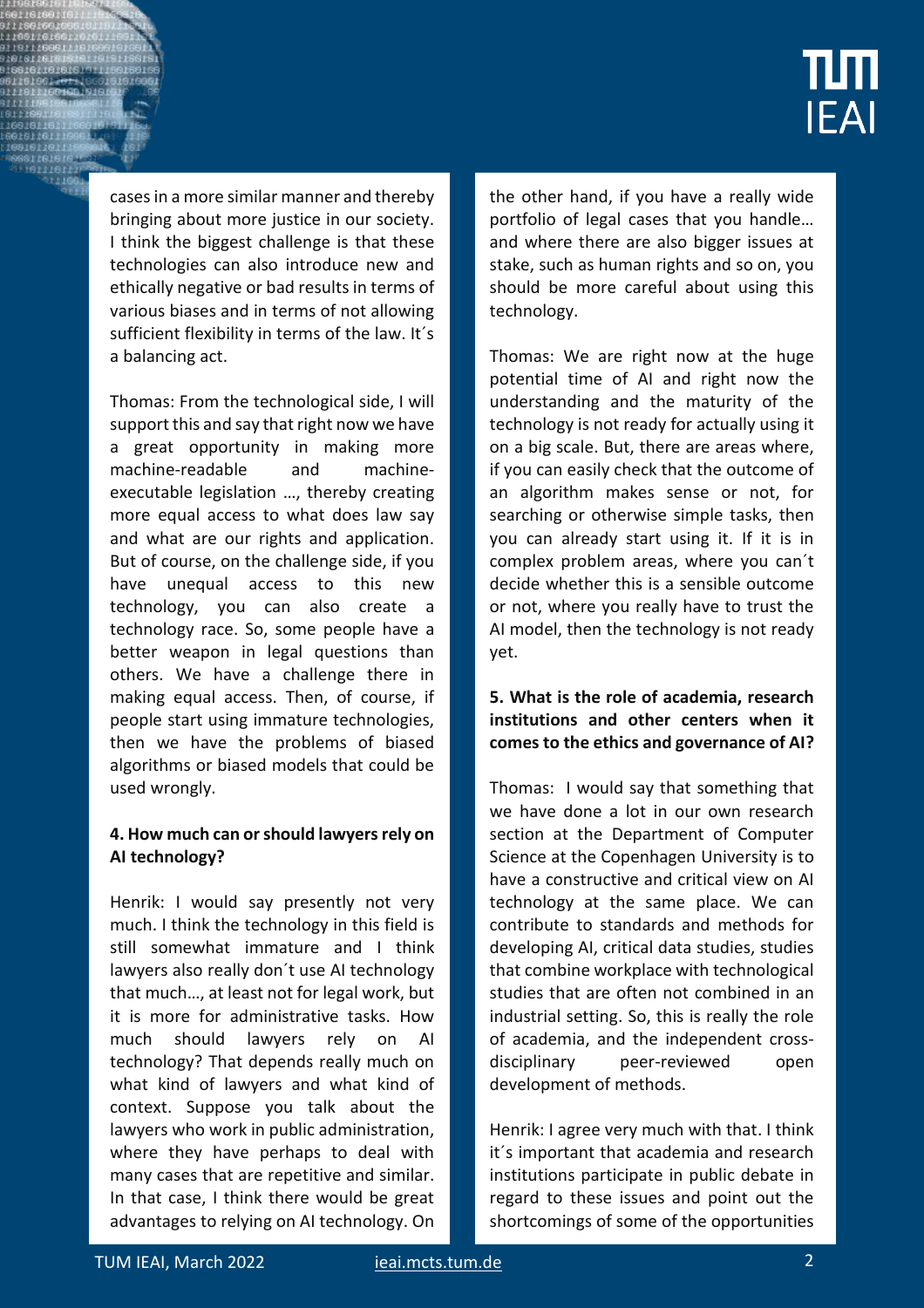

in using AI to raise awareness generally in society and also to heighten the level of the debate. Especially important is also this critical approach because, to some extent, there could be tech companies who have an interest in painting a nicer picture of what they can do that perhaps cannot always stand up to reality. We had in Denmark our portion of tech scandals in various places in the public sector, so I think it is important that academia takes part in this overarching debate and also creates a more realistic sense of what AI can do with the present state of the art, and what it cannot do.

## **6. We often say that AI is changing or transforming the world. To what extent is AI changing us as humans?**

Thomas: I don´t think it will change us as humans, but it will change how we interact and understand the world, for the better or worse. AI can be used to better understand biases in real-world human settings or complex situations, digital models of workplaces, hospitals, and society. But of course, it is already right now changing how information flows to us and how we communicate because we have AI models that we don´t really comprehend that select which measures we will see in our daily information feed.

Henrik: I think it does, to some extent, change us as humans. I can see it from my own children for example, that they play in a very different way that I played when I was a child... I think that lays the foundation for generally changing the way that we interact with each other as humans. I also think that AI is challenging us as humans; it challenges our selfperception and the way in which we receive information about the world and also how we receive information about ourselves.

# **Meet the Experts**



#### $Prof. Henrik Olsen$ </u> a":{"a":{"A":{"B":{"A":{"A":"MAE5KCGxINw",

"B":1},"B":{"B":- Henrik Palmer Olsen is an internationally leading legal scholar and a Professor of Jurisprudence at the University of Copenhagen (UCPH), Faculty of Law. He has contributed actively to introducing computational law approaches in active litigation before the Supreme Court of Denmark. He has had several top 10 publications and is continuously in the top 10% most downloaded scholars on, SSRN. Overall, HPO has a track-record of academic excellence in his field including 100+ publications, many of which is published by leading international journals and publishers. He currently also serves as Associate Dean for Research and head of the PhD school.